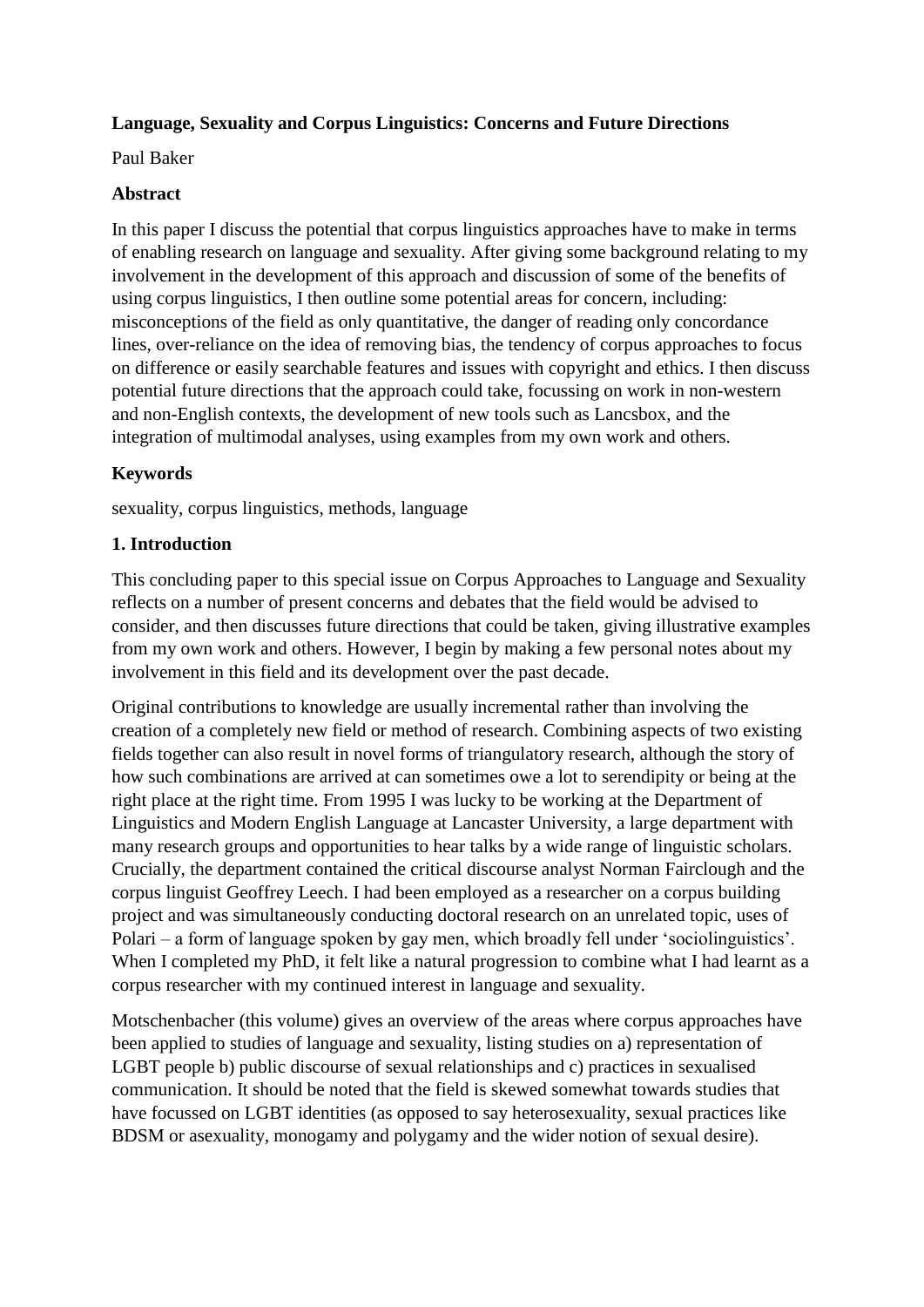In Baker (2005) I used corpus methods to examine a range of texts (news articles, television scripts, erotica, personal adverts, parliament debates and safe sex leaflets) written by and/or about gay men. This book, called *Public Discourses of Gay Men*, was mostly written between 2002 and 2004, and was my first attempt to use corpus linguistics to address social questions. While the topic of research (language around gay men) was relatively narrow, I realised that the techniques could be applied to a much wider range of research foci, resulting in a broader book called *Using Corpora in Discourse Analysis* (Baker 2006). A couple of years later, I collaborated with several colleagues at Lancaster: corpus linguists (Tony McEnery and Costas Gabrielatos) and critical discourse analysts (Ruth Wodak, Majid Khosravinik and Michal Krzyzanowski) on a project looking at representation of refugees in the press. This was a fruitful collaboration in terms of identifying different ways that the two approaches could work together to form an iterative framework where different stages helped to both identify and test new research questions or hypotheses (Baker et al 2008).

I was not the first person to use corpora in social research, and my earlier work was inspired by Susan Hunston's analysis of concordance lines about deaf people (Hunston 2002) and Michael Stubbs' (1995, 2002) work on discourse prosody, while around the same time Alan Partington and colleagues were developing Corpus Assisted Discourse Studies, a related approach which eschewed the explicitly 'critical' stance taken by myself and colleagues at Lancaster (see Partington et al 2004). I also note a scant amount of even earlier research in the 1990s, including a seminal technical paper about corpus linguistics and CDA by Gerlinde Hardt-Mautner (1995) and a couple of studies on gender representation using corpora by Carmen Caldas-Coulthard (1993, 1995). I may have been one of the first people to use corpora to examine sexuality though, and in 2004 I gave a workshop at the Lavender Linguistics conference in Washington DC to demonstrate some of the techniques I had used in *Public Discourses of Gay Men*, resulting in a range of responses (including interest, disinterest and disapproval) from an audience of varied backgrounds.

## **2. Benefits**

Corpus studies around sexuality were very rare up until the mid-2000s, although there has been a moderate increase since then. More generally, research on language and sexuality embraces a broad range of techniques and approaches, as well as encompassing or intersecting with fields like linguistics, anthropology, sociology, literature and media studies. So it could be argued that most methods used by language and sexuality researchers will not constitute a 'typical' approach within the field. To make a case for using corpus linguistics, I argue that it is ideally positioned to examine questions around discourses and representations of sexuality, particularly so in cases where text producers are perhaps more careful in terms of openly expressing prejudice.

From a critical perspective, a corpus approach can show how certain innocuous-sounding words or phrases may be relatively frequent but contain particular negative associations due to their repetition in less positive contexts. In tabloid news, for example, I found that the words *gay* and *homosexual* tended to collocate with a set of words suggesting transiency like *fling*, *affair*, *liaison*, *frolics*, *romps*, *encounter*, *casual*, *occasional*, *experimenting* and *adventure* (Baker 2005). The message that these words gives is that gay desire is temporary – either non-monogamous or not even based upon a real identity. It is a relatively subtle message though, less clearly negative than a text which openly advocates making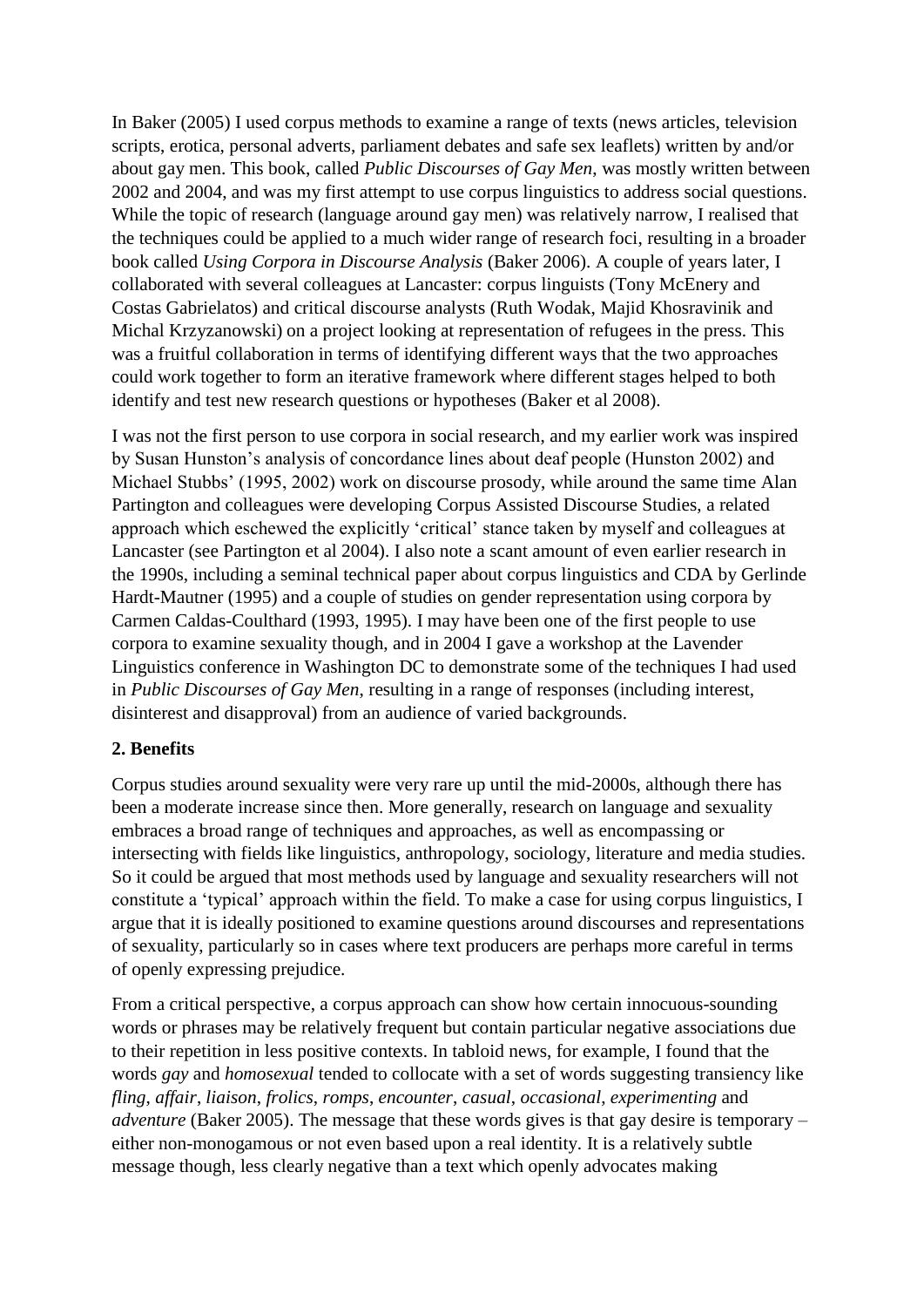homosexuality illegal. Corpus techniques can help to identify these repeated patterns and the evaluative prosodies that accompany them.

And from a queer perspective, the corpus approach, in handling large amounts of text at once, is also well-placed to demonstrate the *range* of discourse positions or representations around a particular sexual subject, which is useful in cases where sexual identities or practices are contested. With so much language data being produced and consumed via online sources, it is now relatively easy to construct and access large reference corpora or very specialised corpora, while a new generation of freeware and online tools enable starting analysts to engage with language data in ways that would have been unthinkable a few decades ago.

Increasingly, corpus data can be gathered from a range of sources or from different time periods. The techniques used by corpus linguists allow comparisons between datasets to be made, and such techniques can help to show how discourse positions around sexuality have changed over time or differ between cultures. Such an approach also works well from a queer perspective in terms of demonstrating how sexual categories and understandings of desire are not fixed but changeable. For example, Love and Baker (2015) compared political debates about homosexuality from 1998-2000 and 2013, using a keywords and collocates approach to see how people who argued against equalising legislation for gay people represented their positions and gay people generally. In the earlier corpus, politicians tended to focus on sexual behaviours, using negative words like *indulge* and *dangers*, arguing that a young man of 16 would be 'ruined for life' if seduced by man, becoming a 'promiscuous… lonely old homosexual'. The debate focussed on predatory older gay men and contained references to a 'homosexualist agenda'. Speakers were much more likely to use the word *homosexual* (which referenced medical and legal discourses as well as being associated with sexual behaviour) than *gay* (a term which had more associations with identity and community). The key argument given for not changing the law (to equalise the age of sexual consent) was that homosexuality was wrong. Only a few years later, in the 2013 debate, the equivalent set of politicians now used the word *gay* more than *homosexual* and acknowledged the existence of a gay community, attributing positive qualities such as *talented* and *caring* to it, with homosexuals being described (albeit somewhat patronisingly) as *delightful*, *artistic* and *loving*. While these politicians were still opposed to equality (this time marriage equality) for gay people, their arguments were focussed around matters of procedure, redefinition of the term *marriage*, the effects of the change to the law on the church and the view that many gay people themselves did not want the law to change. In other words, they used any argument *but* the one that homosexuality was wrong. The analysis shows critically how representations of sexual desire can shift from a (bad) behaviour to a (good) identity in a relatively short amount of time.

## **3. Misconceptions**

In the 2000s I was one of a very small number of people combining corpus linguistics and some form of discourse analysis (critical or otherwise), a number which was even smaller when only studies around sexuality were considered. It remains a small field, although it is an approach which has gained more acceptance over time, yet as I will argue in this section, it still has a tendency to be misunderstood by both its supporters and its detractors.

For example, corpus linguistics can be incorrectly conceived of as a merely quantitative approach, based only on computational procedures and statistical tests, with results published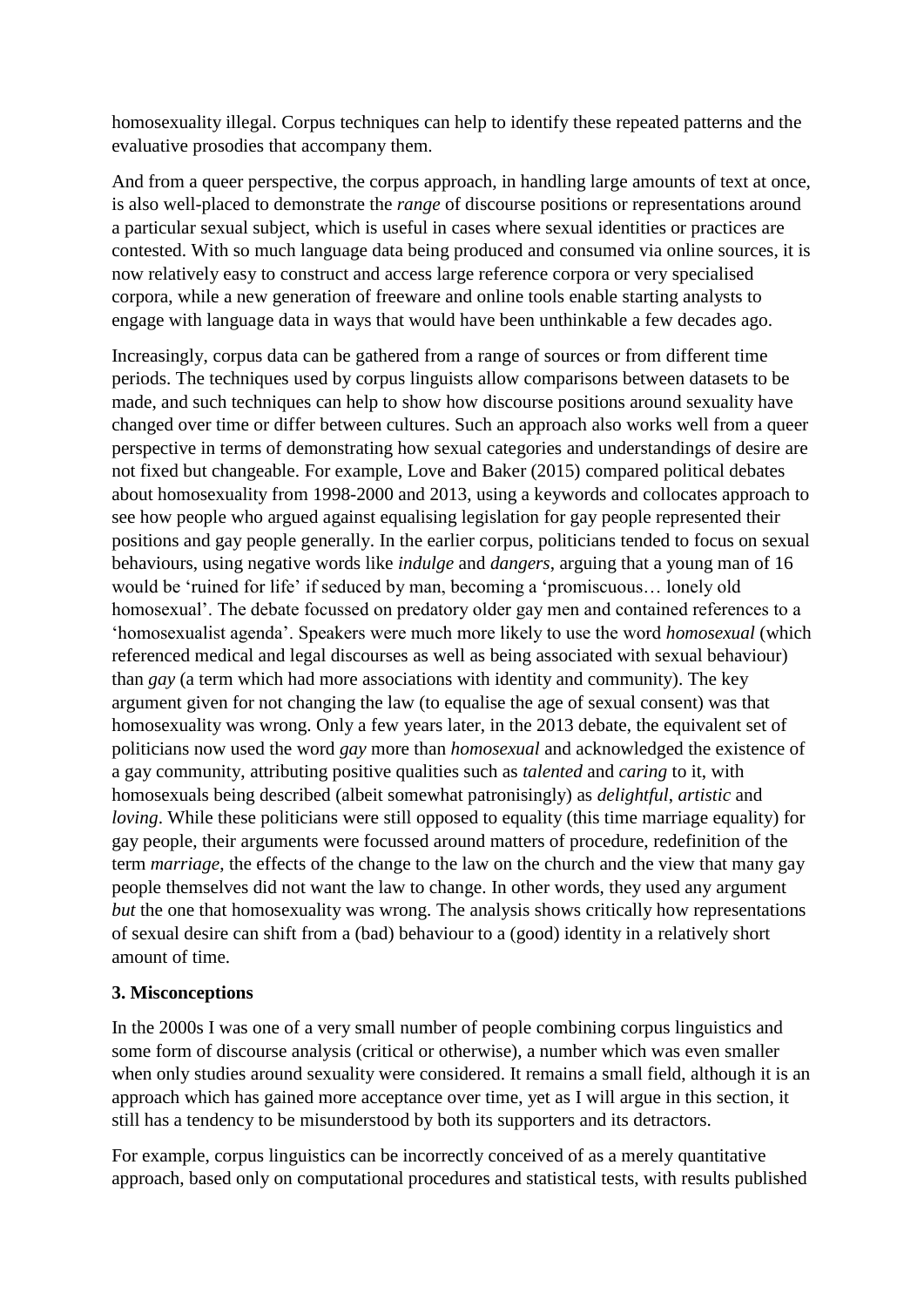in the form of tables of numbers and p values. While 'number-crunching' plays a part in corpus linguistics, for those with interests in social phenomena, this ought to be a start to the analysis, constituting the means to an end. For a corpus analysis to be effective, a close linguistic study of the texts in the corpus needs to be undertaken, along with consideration of a range of different types of relevant context. This could include, for example, examination of the practices around the production and reception of the texts in the corpus, and consideration of the legal, medical, religious, historical and social status of social groups (such as LGBT people) in the society where the texts came from. Tables of numbers do not interpret or explain themselves, so there needs to be considerable human input. The corpus tools help us to process large amounts of data so that potentially interesting linguistic patterns can be identified effectively, but they do little more than that.

However, when combining fields of research together, we inevitably require more from our analysts. A brief list of requirements of a corpus based language and sexuality researcher would include familiarity with statistical tests (how to use software to carry them out, how to know which ones to use and how to interpret the output), how to use corpus analysis software like WordSmith or SketchEngine, how to collect, clean and annotate corpora or how to find an appropriate existing corpus, how to develop categorisation schemes through analysis of keywords, collocates and concordance lines, how to carry out linguistic analysis via close reading of texts, and how to carry out analysis of social and historical context, as well as considering production and reception of texts. Unless we have unlimited time and money, along with a team of people with complementary skills, it is unsurprising that some aspects of such a research project will be backgrounded. I would stress here the importance of collaborative research of the kind carried out by Baker et al 2008. In other words, if you are not a corpus linguist, make friends with a corpus linguist.

A related misconception about corpus-based sexuality research (or indeed any kind of corpusbased research) is that it is the same as a set of quantitative approaches that have a computational linguistics slant. These include techniques or approaches like sentiment analysis, opinion mining, topic modelling and culturnomics and may be associated with terms like 'the digital humanities' or 'big data'. Such approaches often involve the use of 'black box' tools (meaning that their workings are not understood or accessible to users), and can thus be carried out by academics or professionals working in non-academic fields (e.g. healthcare) who have access to some text but little or no background in linguistics or discourse analysis. As a result, the analysis will often be at best a kind of content analysis which summarises (not always accurately) what a set of texts is about or makes broad claims about the amount of 'positive' or 'negative' language within it, sometimes relying heavily on automatic word tagging systems which assign meaning or grammatical function to words in ways that are not always the most nuanced or accurate. Such studies tend to rely heavily on reporting the output from the tools, at times engaging in guesswork about what the output means, and there can be limited close reading of texts or consideration of types of context beyond the texts themselves. Hardie (2017), for example, demonstrates how a topic modelling study on an academic corpus resulted in different topics being identified when the process was carried out a second time, and that some topics were impossible to label, being based on a what looked like an unrelated set of words. Another aspect of computationally-led studies is the use of visuals (e.g. word clouds) which look pretty but tend to be rather reductive in terms of the information they give and can be presented as the outcome of an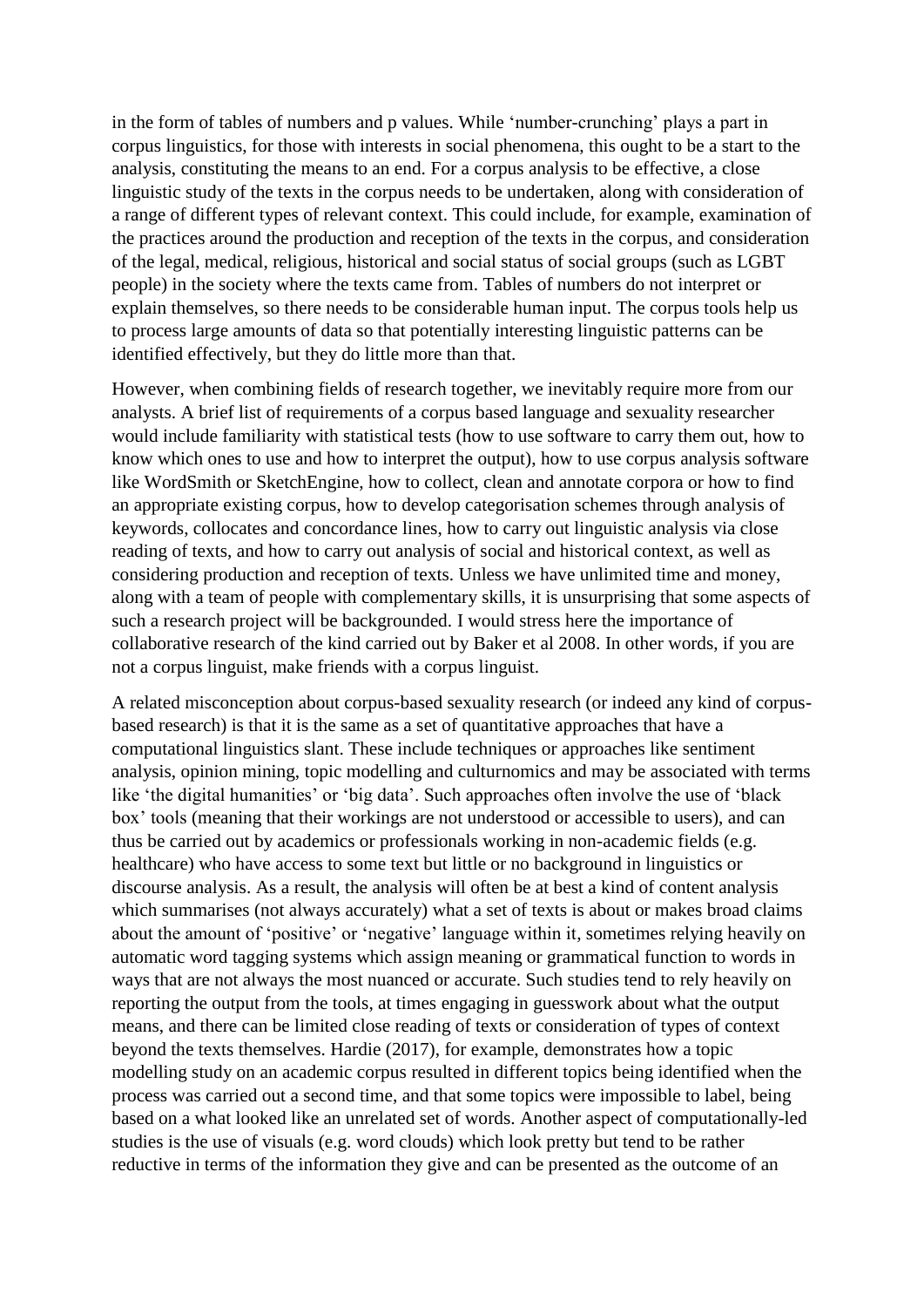analysis rather than the starting point. When I see a word cloud I want to know why such words appear in a particular text, what their typical and atypical functions are, how they occur in relationship to one another and in their wider contexts, and whether they are evenly distributed across an entire text or set of texts. This all requires more detailed analysis, which is not usually done. In corpus linguistics we dig deeper and are informed by understandings about language, taking into consideration phenomena like grammatical agency, metaphor, synonymy, hyperbole, euphemism and over-lexicalisation as well as multiple levels of context.

For anyone who is not familiar with corpus linguistics, it is easy to assume that it is the same as other 'big data' approaches which also use computer software to do something with texts. It is not.

### **4. Concerns**

In this section I would like to discuss five issues within the field which require consideration and debate. They do not preclude the use of corpus techniques in sexuality research but they should make us pause for thought, and encourage us shift or widen our focus.

First, there is an issue relating to the way that corpus linguists traditionally carry out analyses of co-text (verbal context) within the corpus itself. Typically, we first use software and attendant statistical techniques like keywords or collocates to identify salient words, clusters, part of speech tags or other linguistic features which enable us to narrow our focus. As intimated above, these linguistic features are subjected to more detailed qualitative analysis, which usually amounts to a thorough examination of concordance lines (although sometimes even this is not done). The choice of which concordance lines to examine does not always result in a representative analysis though. A common error when faced with hundreds of lines, is to simply look at the first 20 or so, meaning that only the first few texts in any corpus actually end up being interrogated. If sampling is to be used, it is best used on a random set from the whole corpus, and if the patterns found from the sample are complex or inconclusive (for example, in cases where a large number of patterns are found), it is sensible to consider a second or third random sample.

However, the issue here is not so much with which concordance lines to look at but the fact that we rely on concordance lines per se. A concordance line typically contains the search term (usually a word) with around 5-10 words of co-text either side of it. The limited nature of the concordance line can mean that analysts will only receive a keyhole glimpse of the cotext. At best, this forces researchers into a mindset of only identifying the linguistic patterns around an item in the immediate vicinity. At worst, it means that people can jump to the wrong conclusion or overlook an important analytical point because it appears just outside the concordance line. For example, we may see a concordance line which contains a very negative construction of gay people within it. But this may be part of a quote which an author is using in order to show that some people are homophobic, which is part of an overall argument framing homophobia as problematic. While the homophobic pattern exists then, its use is more complex than just being to relay a homophobic attitude. But a concordance analysis is often ineffective in telling us about how authors orient to what other people have said, and at times we will not be able to know that something is a quote, just from looking at a concordance line.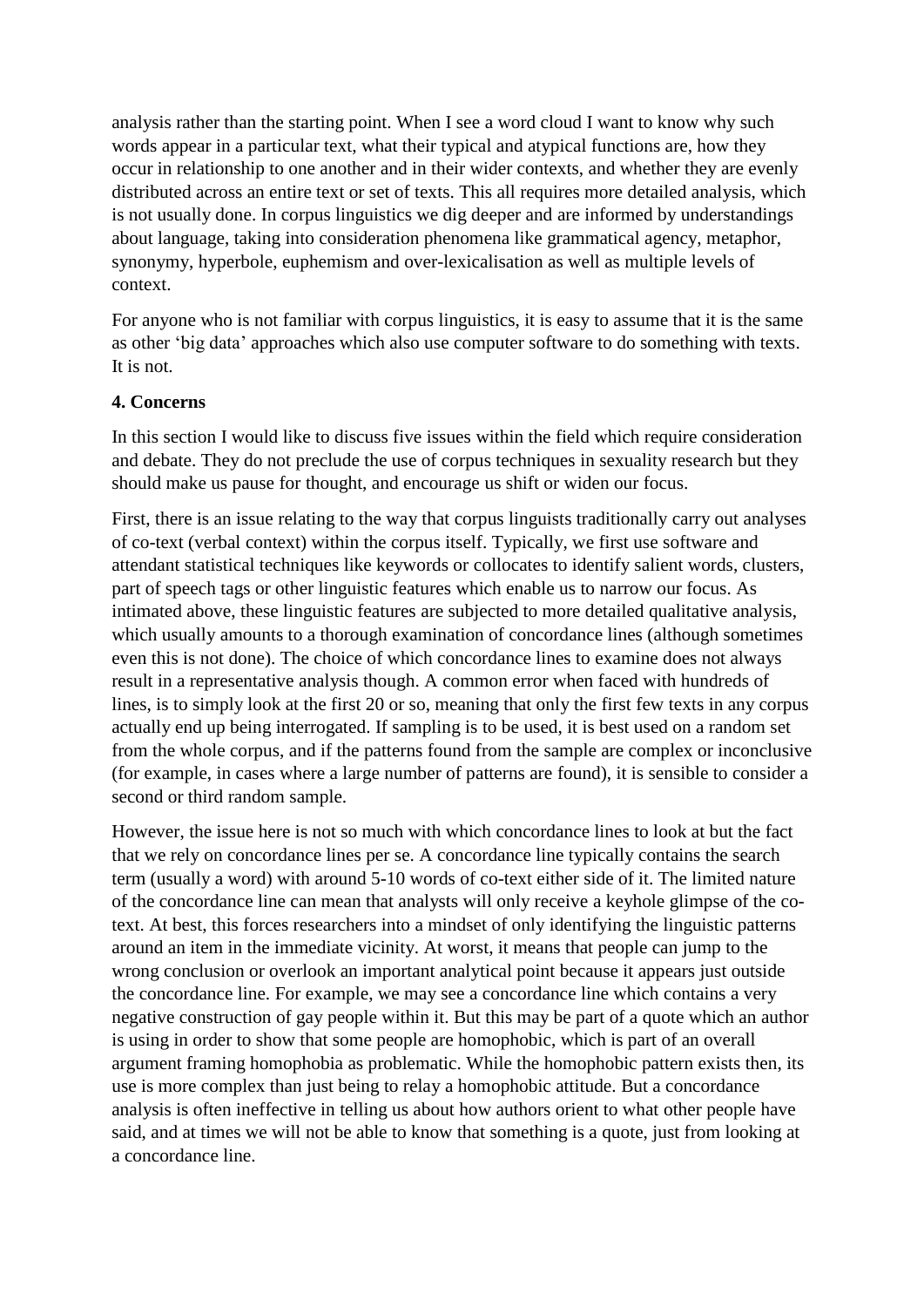Additionally, concordance lines are not texts. They are snippets of texts and appear within a much wider context. The position of a word in a text may be important in determining speaker or writer stance. For example, newspaper texts often contain what the editors feel is the most important information at an early point in the article. If a person is quoted in an article at the start (as well as being given a lot of space), it is often the case that the newspaper aligns itself with the quoted view (unless the speaker is clearly been quoted to provoke outrage). But a concordance analysis alone will miss issues like amount of text quoted and position of the quote. Other techniques, such as considering dispersion or employing a tagging system so that all quoted text is clearly distinguished in concordance tables may help to resolve this matter, but ultimately I would advocate that concordance lines are expanded as much as possible. A concordance analysis is perfect for spotting prosodies – sets of negative or positive collocates around a search term which subconsciously imbue the search term with that evaluative force, but research that involves the representation of sexuality (or other complex and highly debated concepts) requires greater consideration of co-text than concordance lines.

Second, as I argued in Baker (2006) the corpus approach could be conceived of as a scientific, neutral, unbiased, objective method, set up in opposition to more qualitative critical forms of analysis which supposedly 'cherry pick' texts to prove a preconceived point (Widdowson 2004). And while it is harder to cherry pick a whole corpus, the corpus approach in itself does not remove bias. The analyst has to decide which techniques of analysis to implement, and then has to impose cut-off points to determine what counts as a frequent item, a keyword or a collocate. Even then, there is often still too much data to analyse so researchers may then select a few items from the keyword list to look at in more detail, and unless they are very explicit about their decision-making process, this can start to resemble a cherry picked process where we question whether the analyst's own interests, positions and background knowledge have influenced the research to the point where it is little more than a biased polemic.

As an illustration, Baker and Egbert (2016) describe a study where the same corpus and research questions were presented to ten independent analysts, and the subsequent findings were compared. Between them the authors made 91 findings in total, although 82% of those findings were only mentioned by a single author. Only six findings out of the 91 were made by two or more authors, while in three cases, authors made claims that were the opposite of one another. Thus, it is difficult to conclude that any given set of analysts can be given the same corpus and questions and yield the same results. Instead, they are much more likely to obtain different but complementary outcomes. We could take care both to temper our criticisms about the cherry picking of qualitative approaches as well as take steps to be more systematic and explicit in our decision-making processes when analysing corpora. We can never produce a fully objective analysis, but as much as possible we want to avoid analytical holes that mean what we claim is unconvincing to others.

Third, corpus tools are good at counting, sorting and carrying out statistical tests on language data, but they can sometimes lead us down certain analytical paths that may preclude a fuller analysis. The keywords approach, for example, requires the analyst to compare two corpora together in order to identify sets of words that are statistically frequent in one corpus when compared to another. This technique can be used gainfully to give focus to analysis, but it can also mean that the analysis only considers the differences between the two corpora, rather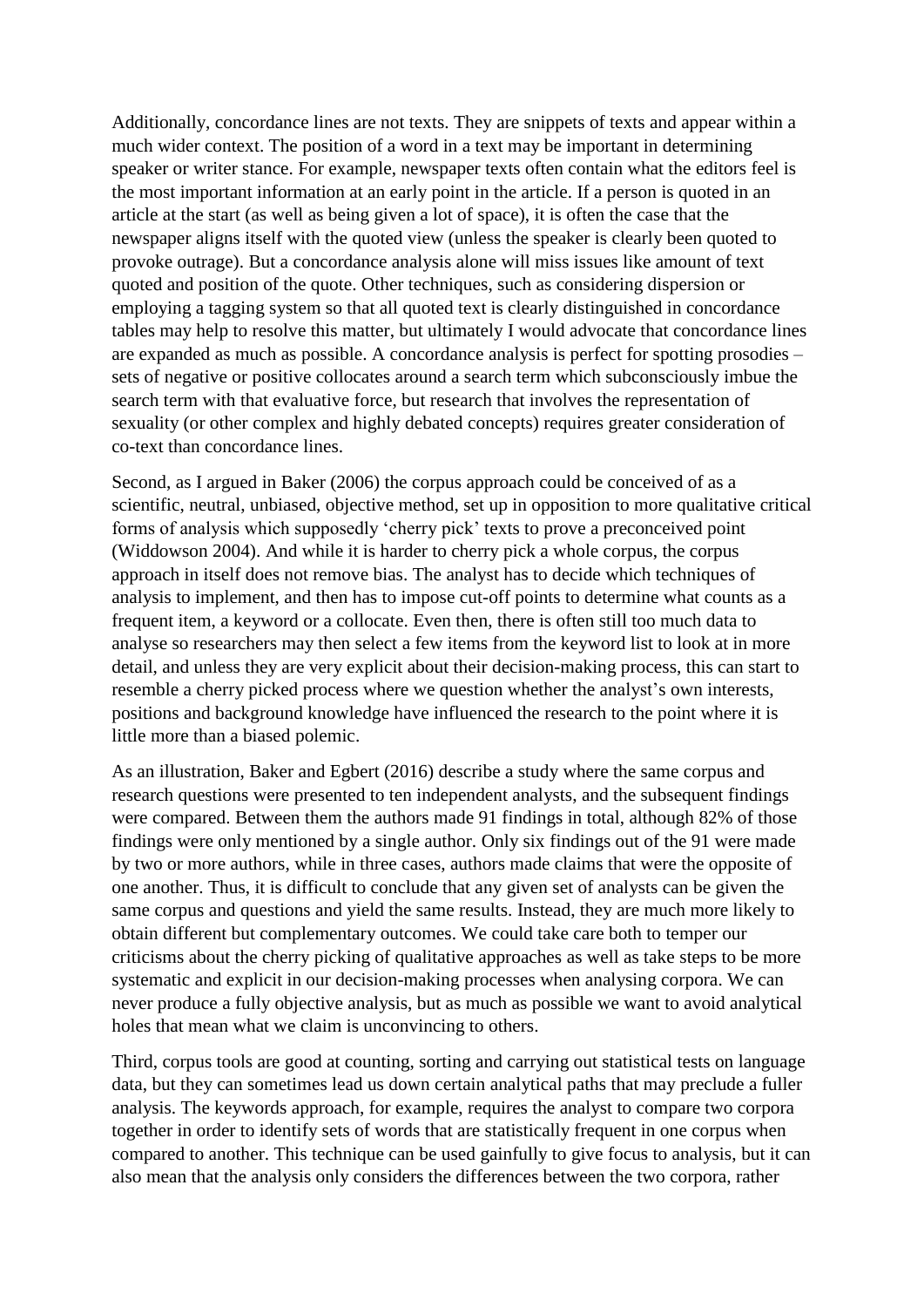than the similarities. A more subtle but interesting story about our data might occur within the similarities. And in the application of frequency-based cut-offs in order to reduce the number of linguistic items we need to analyse, we may also end up only considering the most typical patterns in the corpus, at the expense of the less frequent ones. As long as the limits of the analysis are made clear, then this is not too problematic. There is at least the potential for a corpus analysis to identify the large and the small in terms of linguistic tendencies, something which a qualitative analysis of a few texts may not be so easily achievable. A related issue is that some linguistic forms (such as words or fixed sequences of words) are easier to identify than others, meaning that our analysis might be skewed towards them and overlook something important but linguistically too complex or variable for a corpus tool to identify (such as pragmatic features or zero grammatical features). Dedicated corpus researchers can sometimes find workarounds by using tagging and complex search terms, although even then, they may not identify every case (see Baker 2014 for a discussion of searching for disagreements in a corpus). Qualitative analysts who carry out close readings might be better placed to spot such phenomena, and I would advocate an approach which shifts between readings of samples and corpus techniques in order to have the best of both worlds.

Fourth and fifth, corpus studies yield a host of issues relating to collecting and sharing texts, involving copyright clearance and ethics. The large amount of online data now available to us is attractive to corpus builders but copyright is a grey area and despite it being possible to download online data from large parts of the planet, actual laws differ from country to country. The UK changed a copyright law in 2014 to allow large amounts of online data to be downloaded for academic research: 'The new copyright exception allows researchers to make copies of any copyright material for the purpose of computational analysis if they already have the right to read the work (that is, work that they have "lawful access" to). They will be able to do this without having to obtain additional permission to make these copies from the rights holder.' (Intellectual Property Office 2014: 6). However, this law only applies to academic research carried out within UK institutions. I know of no corpus linguistics who have been sued for taking publicly accessible online data for academic purposes, although I have found interactions with copyright holders of large databases to be inconsistent, as well as having had similarly frustrating experiences with publishers when I have tried to publish corpus studies using online data. In one recent edited collection I was involved in, the publishers removed a chapter involving a corpus of online gay dating profiles, despite the abstract being OK'd at the outset and the chapter containing no examples of text that were longer than a couple of sentences.

Publishers can sometimes take time to understand what corpus linguistics involves and may try to apply rulings based on experiences working in other academic fields. I would advise researchers who are concerned about publishers rejecting their corpus analysis to check with them in advance, and ensure their questions are accompanied by examples of previously published research using similar corpora and links to the 2014 copyright exception if applicable.

In the interests of replicability, it is good practice to try to make corpus data available to others where possible, yet this can also result in copyright concerns. Some corpus builders have tried to reach a compromise by putting their corpora online and allowing concordance searches to show snippets of text, but they do not allow the corpus to be downloaded in full. Instead, analysts must work with the online tool that comes with the corpus. While this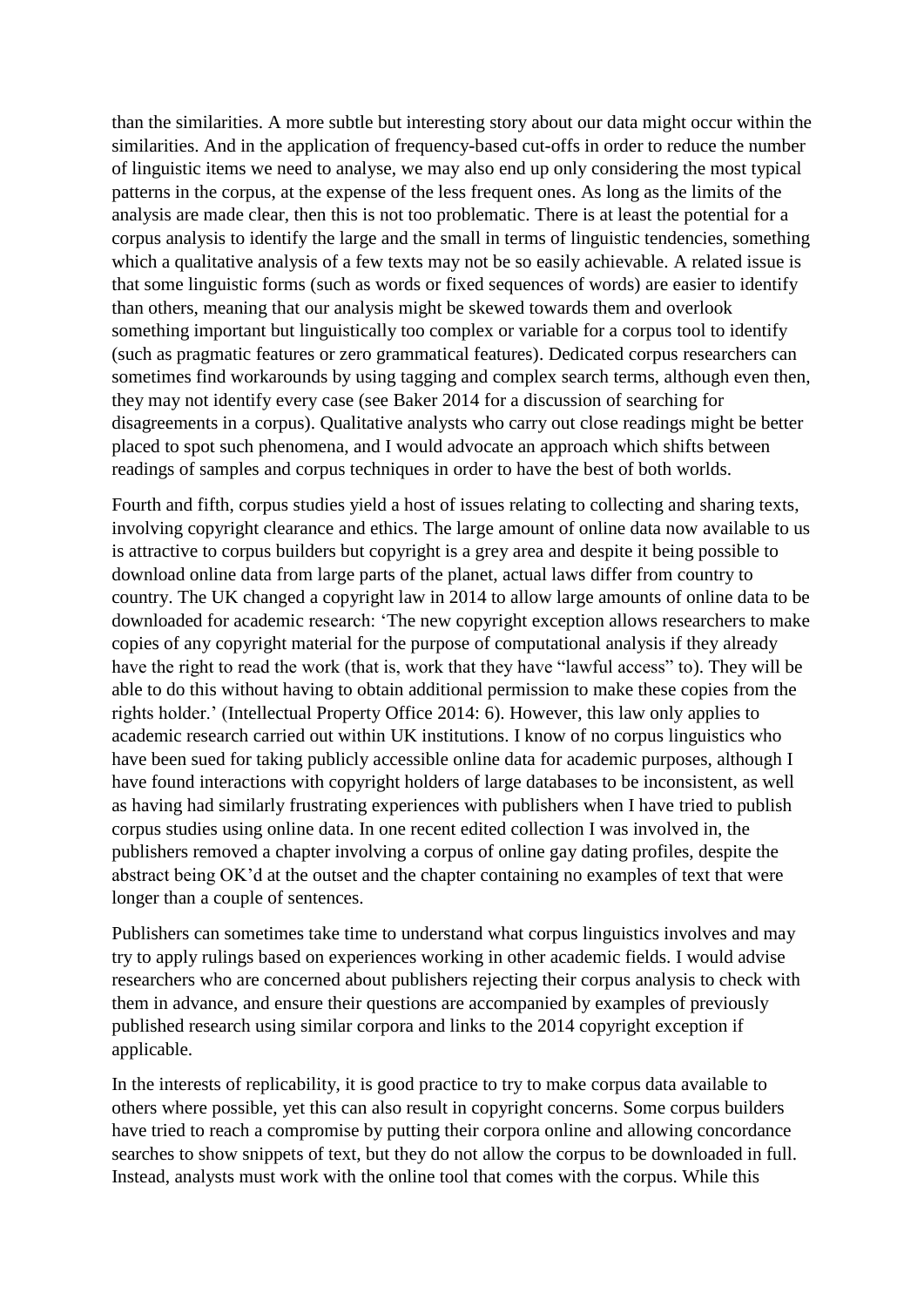enables access to a much wider range of data, it also means that limitations are placed on analysts in terms of what can be done with it.

A related concern relates to the ethical side of collecting corpus data, especially large amounts of online data. While corpus builders may not want to consider asking permission to build a corpus of newspaper articles, a lot of online data is created by individuals, not writing for profit and not backed by a large institution. Qualitative researchers may find the permissions process frustrating but often they are only dealing with a small number of authors so the task of contacting them is achievable. If our corpus contains hundreds or thousands of texts, all from different sources, the permissions-seeking task is exponentially more difficult. Not everyone is contactable and not everyone appreciates the value of academic research (especially if our values do not match those of the original author). Returning to the example above, if we build a corpus of online dating profiles, should we seek permission from all the people who posted the profiles, even if we do not intend to share the corpus with anyone? Should we only ask for permission if we want to quote an excerpt of someone's profile in the analysis? It could be argued that even if it was feasible to contact the creator of every advert or dating profile, if some did not give permission the aim of creating a representative corpus would be compromised.

Perhaps anonymization is more important than obtaining permission in such cases. But to give another example (which is now increasingly common in corpus based research), anonymization can be difficult in online contexts. Imagine that we want to research homophobic language and quote some homophobic tweets from a corpus we built. Even if we try to anonymise the tweet, an online search of it may be able to locate it fairly quickly – making true anonymization very difficult. It could be argued that people who use a social networking platform like Twitter are 'fair game' because they know their tweets are public. But what if the person who wrote the tweet is a child and we have no way of knowing this? Or what if they are older, and if by bringing attention to their homophobic tweet they lose their job and their children suffer as a result of that? There needs to be a balance between taking an ethically sensitive approach so that individuals are not compromised by our research, but we do not get so tied up in ethical ruminating that corpus research becomes impossible. In Baker and McEnery (2015) when we analysed a twitter corpus about people receiving government benefits we made the decision to not directly quote tweets which advocated violence. We need to work towards the creation of guidelines for ethicallyresponsible corpus building, but should also bear in mind that it might not be possible to produce a definitive set of guidelines which can apply across every study. Instead each study needs to be carefully assessed in its own right.

#### **5. Future Directions**

In this part of the paper I outline three future directions that the application of corpus linguistics to research in language and sexuality could take. First, I note that most research in this area currently involves English language corpora and usually involves British, North American or Australian texts. There is a gap then, involving the method being applied to nonwestern and non-English contexts. In the late 1990s I was involved in a corpus building project for Indic languages like Bengali, Urdu and Punjabi (McEnery et al 2000). One challenge that we faced was the fact that not a great deal of relevant data was available online and much of what did exist tended to be incompatible (either in image (gif or jpg) form,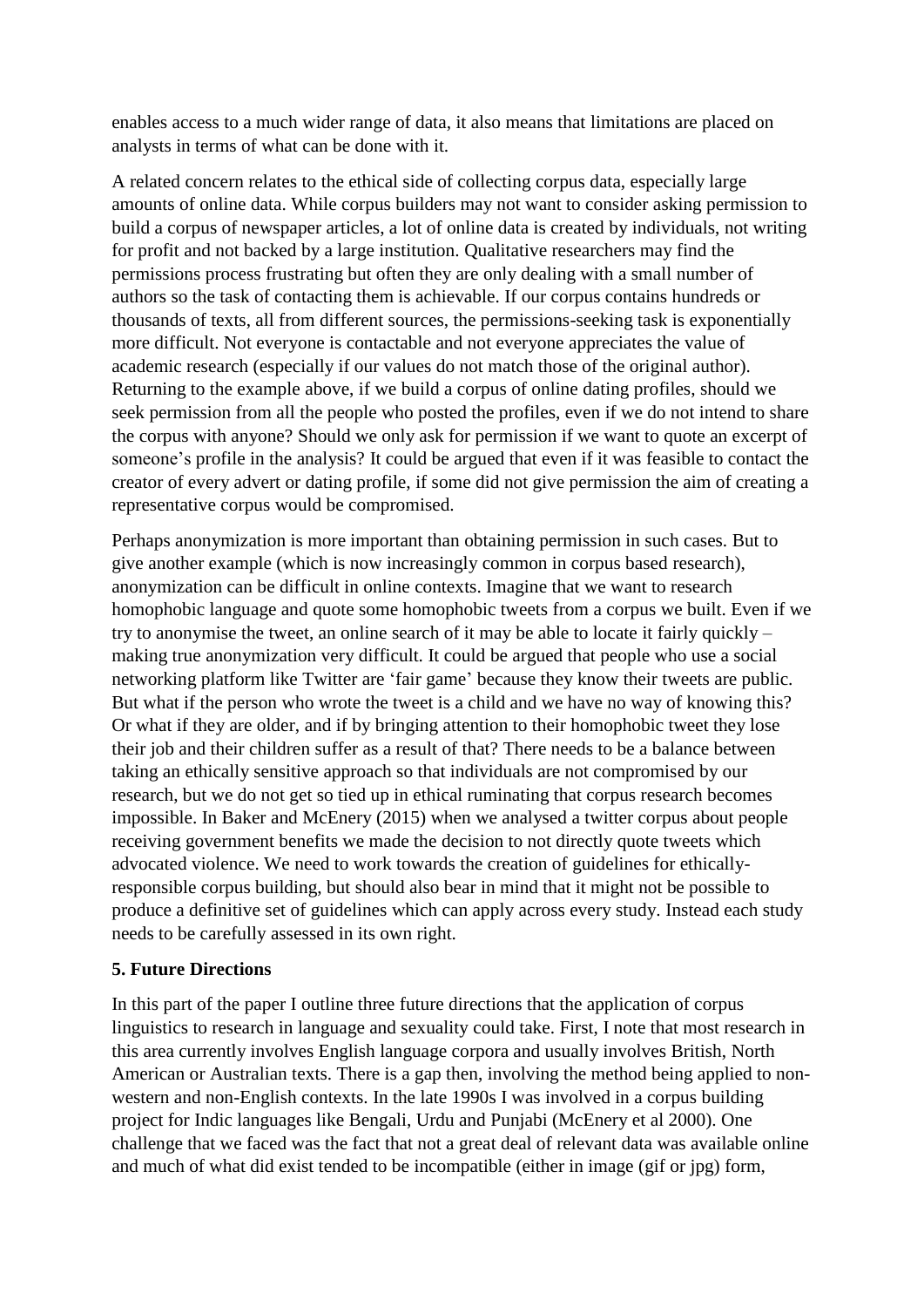which corpus tools could not interpret, or used a variety of bespoke fonts, where inconsistent encoding schemes had been applied (so to copy the same text from one Punjabi font to another, a different combination of keyboard presses would be required). The situation is now much improved, so technically speaking, there is no reason for this gap – most corpus tools do not place limitations on the writing systems that they work with. They view letters as codes, and are usually compatible with Unicode or UTF-8, both of which have the capacity to represent most of the world's languages and are increasingly commonly used as a standard. Instead, the main irritant for corpus builders are pdf files, which require conversion to plain text and can often contain so much background formatting code that they can be incomprehensible once converted.

Two recent non-English studies using corpus research are Bogetic (2013), who built a corpus of personal adverts posted by gay Serbian teenagers. This study examined collocates, finding that they indexed dominant values, and Silva Paredes (2017) who examined websites containing religious discourses around homosexuality in Chile. Her analysis found that the Catholic Church constructed homosexuality as a tendency and an act, as opposed to an identity, while at the same time addressing accusations of homophobia by positioning gay people as the beneficiaries of pastoral care from a caring church.

While corpus tools can work well with most languages, the amount of existing corpus resources tends to favour English, which is much better provided for in terms of reference corpora (which are often required in order to elicit keywords or provide examples of typical patterns around linguistic features) and user expertise. Corpus research which works across more than one language can present additional problems. For example, in comparing similar corpora of English and French, it can be difficult to apply cut-offs in a consistent way. French has more verb tenses than English, resulting in many verbs having low individual frequencies and not appearing in lists of frequent words. As noted earlier, such issues do not mean the research cannot be carried out (one solution would be lemmatisation), but it does require additional steps and thinking through of issues that might not arise otherwise.

Corpus linguistics is impossible without software (or the ability to code), and the field is lucky to have a small number of dedicated, helpful and responsive software engineers, who give very large amounts of their time to assist software users, as well as providing updates to incorporate new features that have been requested. This is essential for the field – especially for people who cannot code we can only be as good as the tools allow us to be. A second future direction then, involves the development of tools which enable more sophisticated forms of analysis. As an example of software opening up new areas of research, Figure 1 is a screenshot from a free tool called LancsBox (Brezina et al 2015), which has a facility to visually show collocates between words.

Unlike earlier tools, LancsBox views words as existing within a network of multiple collocates, rather than simply considering collocation as merely involving pairs of words. These networks give a unique picture of collocation, enabling the identification of different and new sorts of linguistic patterns. Figure 1 shows collocates of the word *man* in a corpus of online gay erotic narratives which I had analysed previously (see Baker 2005). For the analysis shown here, I first found the collocates of *man* (by clicking the mouse on this word) which is shown at the centre of the network. Nine collocates were elicited: *handsome*, *meat*, *woman*, *hey*, *young*, *juice*, *older*, *younger* and *married*. Exploration (via concordancing) of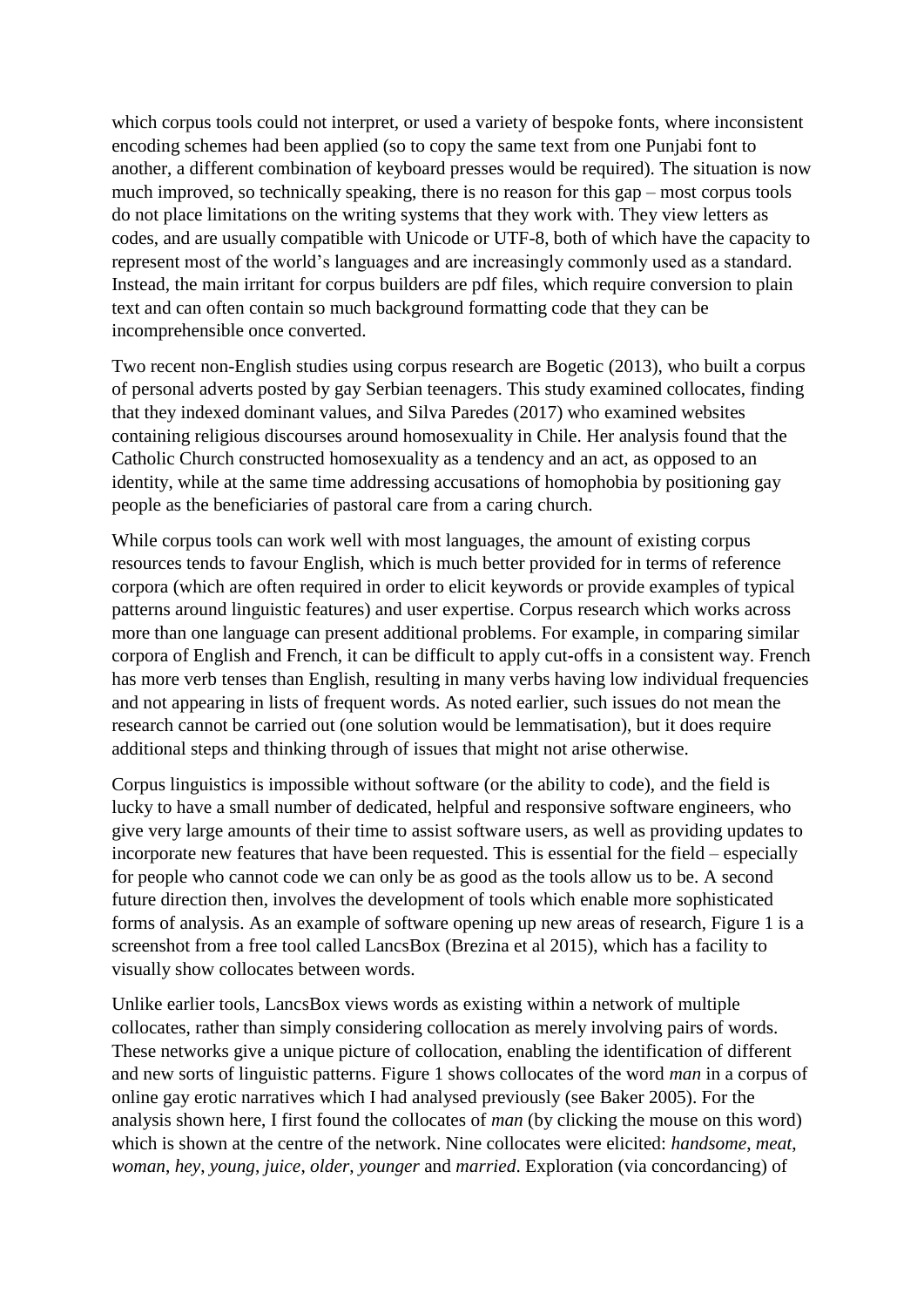these collocational relationship shows some of the characteristics that are regularly eroticised in these narratives – *handsome*, *young*, *older*, *younger* and *married*, indicating that age differentials are often viewed as attractive, while being married is also seen as an indicator of heterosexuality, masculinity and unavailability, helping to represent sexual partners who have these qualities as highly prized. Other collocates of *man* offer slightly less expected uses: *man juice* is a euphemism for semen whereas *hey man* occurs in account of spoken dialogue, an informal greeting which helps to establish the masculinity of the characters. The lengths of the lines show the strength of collocation, with words that are closer together being more strongly attracted to one another.

So far, this kind of analysis could have been carried out using most existing corpus software. But by clicking on the collocates of *man* we can obtain their collocates, adding new collocates to the network (e.g. additional collocates of *young* are *beautiful*, *men* and *guys*), as well as showing additional links between existing collocates (such as the collocational relationship between *young* and *handsome*). As a result, we start to see more complex patterns of collocation. For example, *man*, *handsome* and *young* form a triangle, collocating with one another. However, another word, *beautiful*, which is semantically similar to *handsome*, also collocates with *young* but does not collocate directly with *man*.

Attractiveness is clearly associated with youth in this corpus, and the phrase *handsome young man* is reasonably common, but *beautiful young man* is not. Instead, the adjectives *beautiful* and *young* occur together with other nouns like *woman*, *boy*, *dudes*, *body* and *buns* (although the network would need to be expanded further to show these words). The analysis helps to show how attractiveness and masculinity are constructed in the narratives in different ways for different types of social actors or body parts.

## [FIGURE 1 HERE]

## Figure 1. Collocational network output from LancsBox

This kind of network therefore gives a multidimensional view of collocation which takes into account the fact that collocates do not occur as isolated pairs, but in endlessly connected relationships to other words. It also implies that we should be considering groups of collocates, and the different combinations of links between 3, 4, and more words can suggest different semantic and grammatical relationships (Baker 2016). LancsBox was developed at Lancaster University as a result of corpus linguists specifying the kinds of analysis they wanted to do and working with software engineers to create them.

A third possible future direction for corpus linguists working in sexuality to consider is to employ a wider range of text types in their analyses. Most corpus research is carried out on electronic, representations of written or spoken words which are rendered as letters on a screen. A spoken corpus normally contains a written transcription intended to represent the features of the speech, and may include paralinguistic information like laughter or pauses. Sound files of the original utterances can be aligned to the transcription, as is the case with part of the British National Corpus, although this practice tends to be the exception to the rule. Many spoken corpora do not allow access to sound files, let alone video data. Additionally, written corpora are often in a form where much of the original formatting has been stripped away, so textual information like font type, size and colour, as well as relative positions of text on a page, and use of boxes, lines or other graphics are absent. In my own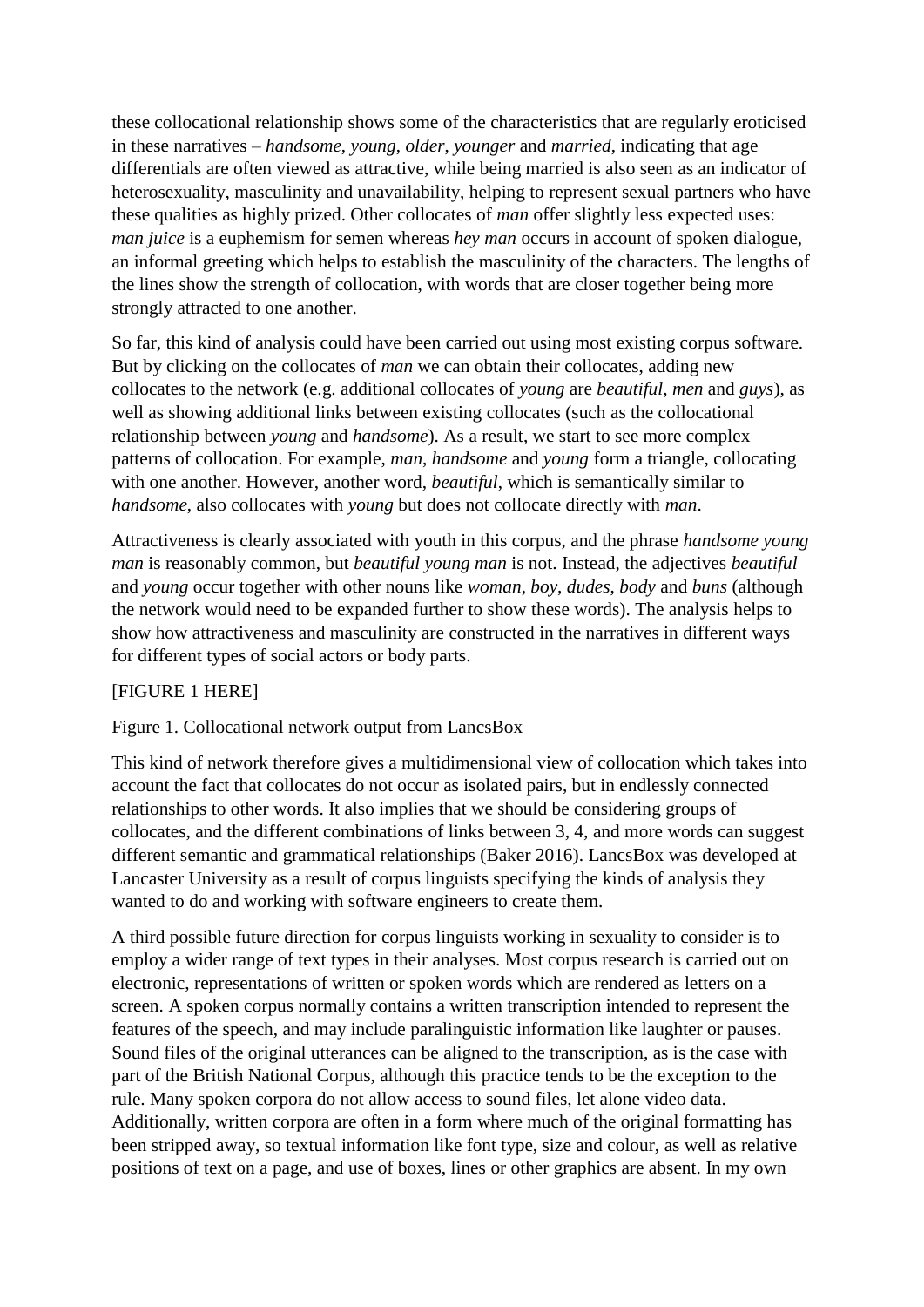work with large newspaper corpora collected from online databases, the articles do not contain the original images that accompanied them. Yet words (spoken and written) do not occur in isolation. Language is multimodal, and corpus linguists need to be challenged to acknowledge and incorporate this fact into their work in a meaningful way.

One approach would be to carry out a corpus analysis occur alongside a multimodal analysis. For example, corpus techniques like keywords or collocates could be employed on the text only files, but as a supplementary approach we could examine the corpus texts in their original form, implementing some sort of visual analysis alongside the texts, perhaps on a sample of the texts if the corpus was very large. The two forms of analysis would therefore be separate but linked components, a form of triangulation in other words. This is an approach taken by Ismail (2017), who examined a corpus of news articles about male and female athletes.

A second approach would be one which tries to integrate the two forms of analysis together, viewing the written text and the visual analysis as operating in a relationship with one another. For example, McGlashan (2016) analysed a corpus of children's books with titles like *Jenny Lives with Eric and Martin* which contain same-sex care-givers. McGlashan identified frequent words, clusters and keywords in the corpus and then carried out concordance analyses in order to demonstrate how these linguistic features functioned in the texts, particularly in terms of challenging heteronormative assumptions. However, he also paired concordance lines to the images that co-occurred on the page where the text from each concordance line appeared, and analysed these sets of images in order to determine the ways that they contributed to overall understandings of the texts. In some cases the images helped to provide additional meanings which would not have been identified if only the words on the pages had been considered. McGlashan refers to a concordance which contains images linked to each line as a *collustration*, a blend of the words *concordance* and *illustration*. Meaning is thus made by a consideration of the juxtaposition of the image and the text together. His research shows the potential that a multimodal corpus analysis could have, allowing analysts to make connections and notice patterns that go beyond the written word. However, in the absence of tools to automate this kind of visual analysis, a great deal of manual work was required. It is hoped that newer generations of corpus analysis software will be able to more easily enable different forms of multimodal analyses.

#### **6. Conclusion**

In this concluding paper I have highlighted some of the misconceptions, challenges and future directions that I see for researchers who wish to use corpora to analyse questions of language and sexuality. As noted, this is still a small field, but the presence of a special issue in this journal suggests that there is growing interest. It certainly feels rather less lonely than it did at the start of the century. While a disadvantage of being around at the conception of a field is the resistance (passive or otherwise) which we may occasionally encounter, and the sense that we must continuously justify or 'sell' our approach to others (when we would often prefer to be just getting on with it), there are also advantages. The lack of established procedures or an existing research canon means that truly innovative steps can be taken, both in terms of developing the approach and in terms of what can be found from it. This special issue marks the end of the beginning. There is still much work to be done.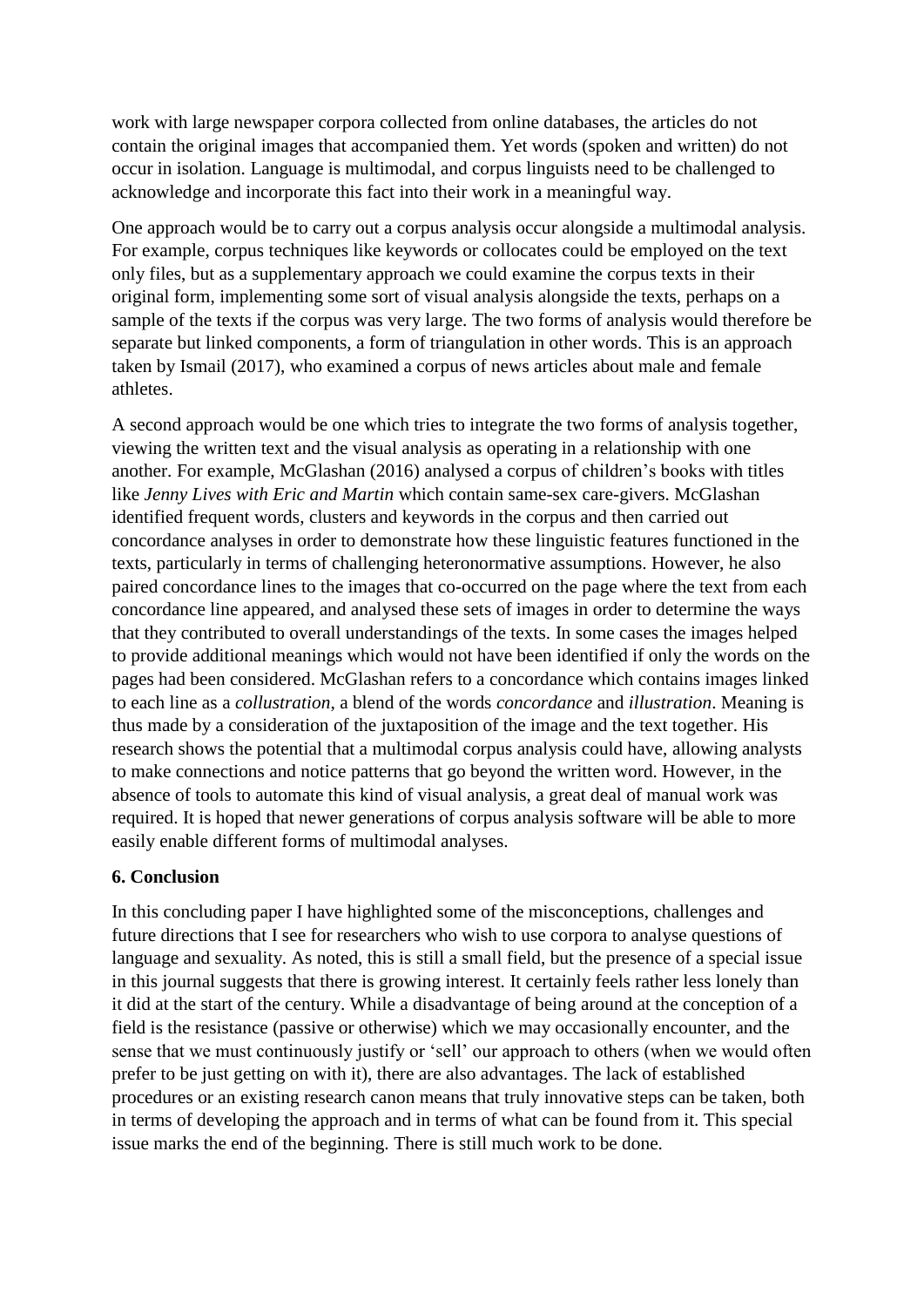### **References**

Baker, Paul. 2005. *Public Discourses of Gay Men*. London: Routledge.

Baker, Paul. 2006. *Using Corpora for Discourse Analysis*. London: Continuum.

Baker, Paul. 2014. *Using Corpora to Analyse Gender*. London: Bloomsbury.

Baker, Paul. 2016. The shapes of collocation. *International Journal of Corpus Linguistics* 21(2): 139-164.

Baker, Paul, Gabrielatos, Costas, Khosravinik, Michal, Krzyzanowski, Majid, McEnery, Tony & Wodak, Ruth. 2008. A useful methodological synergy? Combining critical discourse analysis and corpus linguistics to examine discourses of refugees and asylum seekers in the UK press. *Discourse and Society* 19(3): 273-306.

Baker, Paul & McEnery, Tony. 2015. Who benefits when discourse gets democratised? Analysing a Twitter corpus around the British Benefits Street debate. In *Corpora and Discourse Studies: Integrating Discourse and Corpora*, Paul Baker & Tony McEnery (eds), 244-265. London: Palgrave.

Baker, Paul & Egbert, Jesse. (eds) 2016. *Triangulating Methodological Approaches in Corpus-Linguistic Research*. London: Routledge.

Bogetić, Ksenija. 2013. Normal straight gays: Lexical collocations and ideologies of masculinity in personal ads of Serbian gay teenagers. *Gender and Language* 7(3): 333-367.

Brezina, Vaclav, McEnery, Tony, & Wattam, Steve. 2015. Collocations in context: A new perspective on collocation networks. *International Journal of Corpus Linguistics,* 20(2): 139- 173

Caldas-Coulthard, Carmen Rosa. 1993. From Discourse Analysis to Critical Discourse Analysis: The differential re-presentation of women and men speaking in written news. In *Techniques of Description: Spoken and Written Discourse*, John M. Sinclair, Michael Hoey and Gwyneth Fox (eds), 196-208. London: Routledge.

Caldas-Coulthard, Carmen Rosa. 1995. Man in the News: The misrepresentation of women speaking in news-as-narrative-discourse. *Language and Gender: Interdisciplinary Perspectives*, Sara Mills (ed.), 226-39. Harlow: Longman.

Hardie, Andrew. 2017. Exploratory analysis of word frequencies across corpus texts: Towards a critical contrast of approaches. Plenary paper presented at Corpus Linguistics Conference, Birmingham, UK,  $25<sup>th</sup>$  July 2017. <https://www.youtube.com/watch?v=ka4yDJLtSSc> (February 22, 2018)

Hardt-Mautner, Gerlinde. 1995. *Only Connect. Critical Discourse Analysis and Corpus Linguistics.* UCREL Technical Paper 6. Lancaster, UK: Lancaster University.

Hunston, Susan. 2002. *Corpora in Applied Linguistics*. Cambridge: Cambridge University Press.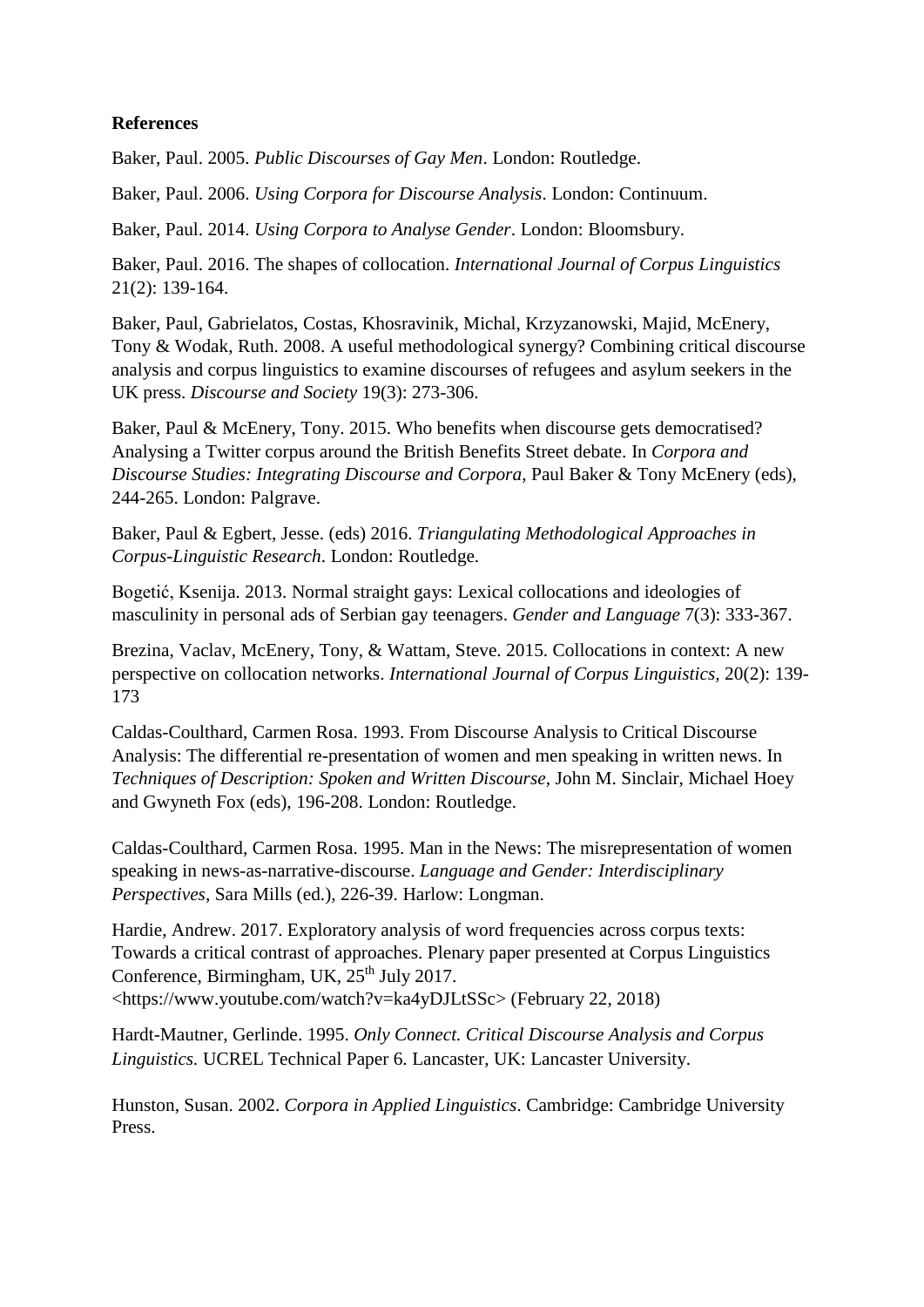Intellectual Property Office (2014) *Exceptions to copyright: Research*. IPO: Newport. <https://www.gov.uk/government/uploads/system/uploads/attachment\_data/file/375954/Rese arch.pdf> (February 22, 2018)

Ismail, Habibah. 2017. *A Corpus-assisted Multimodal Discourse Analysis of Malaysian Sports News Discourse: Exploring the Representation of Female and Male Athletes*. Unpublished PhD thesis. University of Sydney, Australia.

Love, Robbie & Baker, Paul. 2015. The hate that dare not speak its name? *Journal of Language Aggression and Conflict* 3(1): 57-86.

McEnery, Anthony, Baker, Paul, Gaizauskas, Robert, & Cunningham, Hamish. 2000. EMILLE: towards a corpus of South Asian languages, *British Computing Society Machine Translation Specialist Group* 11: 1-9.

McGlashan, Mark. 2016. *The representation of same-sex parents in children's picturebooks: a corpus-assisted multimodal critical discourse analysis*. Unpublished PhD thesis. Lancaster University, UK.

Partington, Alan, Morley, John & Haarman, Louann. 2004. *Corpora and Discourse*, Bern: Peter Lang.

Silva Paredes, Daniela. 2017. Discourses of gay people and homosexuality in Chilean Church Discourse. (Paper presented at the 24<sup>th</sup> Lavender Languages and Linguistics Conference, University of Nottingham, UK 29<sup>th</sup> April 2017).

Stubbs, Michael. 1995. Collocations and semantic profiles: On the cause of the trouble with quantitative methods. *Functions of Language* 2(1): 1–33.

Stubbs, Michael. 2001. *Words and Phrases: Corpus Studies of Lexical Semantics*. London: Blackwell.

Widdowson, Henry. 2004. *Text, Context, Pretext. Critical Issues in Discourse Analysis*. Oxford: Blackwell.

Author details

Paul Baker

Department of Linguistics and English Language

Lancaster University

Lancaster

Lancashire

LA1 4YL

UK